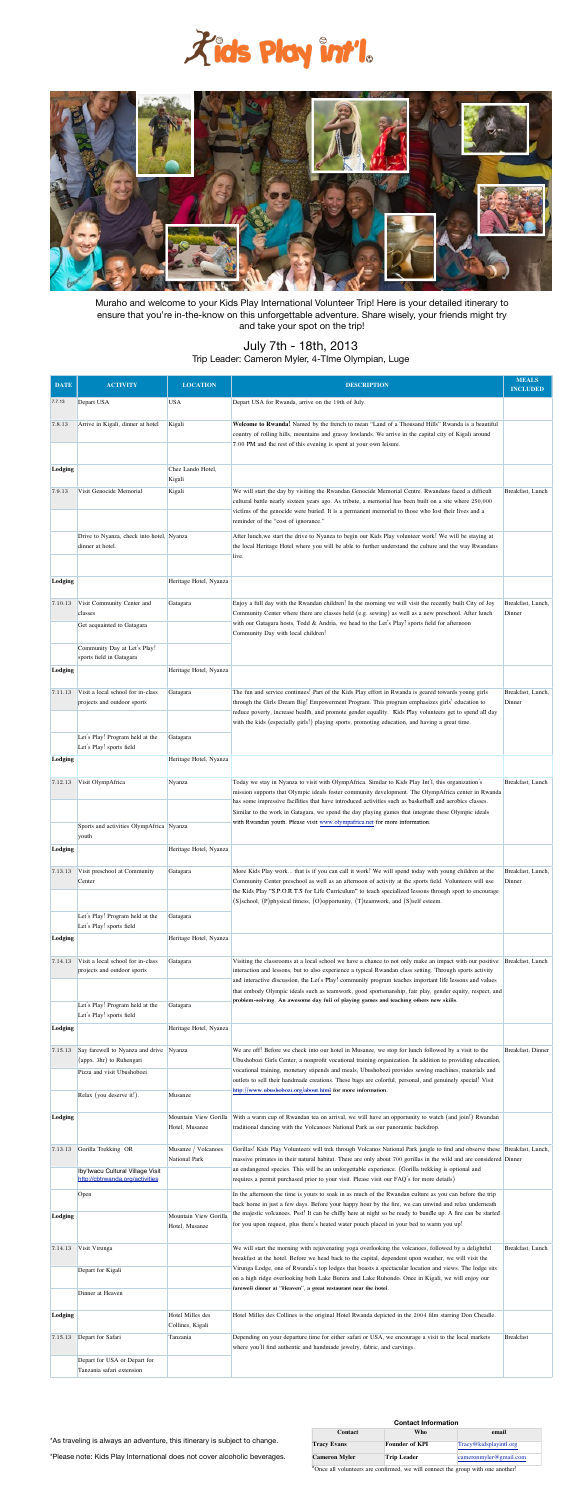



#### **Accommodations**

| <b>Accommodations</b>                           | <b>Date</b>        | <b>Location</b>   | <b>Contact Info</b>                                                                      | Website                                        | <b>Description</b>                                                                                                                                                                                                                                                                                                   |
|-------------------------------------------------|--------------------|-------------------|------------------------------------------------------------------------------------------|------------------------------------------------|----------------------------------------------------------------------------------------------------------------------------------------------------------------------------------------------------------------------------------------------------------------------------------------------------------------------|
| <b>Chez Lando Hotel</b>                         | 7.8                | Kigali,<br>Rwanda | P.O. Box 1519, Remera,<br>Kigali, Rwanda. T:<br>250.252.589.804                          | http://<br>www.hotelchezlando.com              | Relax and recover after your flight at this quaint garden-style<br>hotel close to the heart of Kigali. Chez Lando offers a variety of<br>amenities such as TV, telephone, business center, and high spe<br>wireless internet. Every room also has a private patio and<br>beautiful views of their expansive gardens. |
| <b>The Heritage Hotel</b>                       | $ 7.9 -$<br>7.14   | Nyanza,<br>Rwanda |                                                                                          | *There is no website for this<br>hotel.        | We will be staying at the local Heritage Hotel during the<br>majority of our volunteer work. Simple and clean, each room<br>has their own en-suite bathroom. Taking advantage of this<br>opportunity to immerse yourself in the local culture and lifestyle.                                                         |
| <b>Mountain View</b><br>Gorilla Hotel           | $ 7.15 -$<br> 7.16 | Rwanda            | Ruhengeri, Box 276, Musanze, Rwanda<br>Nyarutarama Kigali, Rwanda.<br>T: 250.788.305.708 | http://www.3bhotels.com/<br>mgvl/index.php/en/ | This four acre lodge boasts close proximity to Volcanoes<br>National Park. Each of the 30 individual stone and thatch<br>cottages include en-suite facilities, a small lounge with a<br>fireplace and a private veranda with magnificent views of the<br>volcanoes.                                                  |
| <b>Hotel Milles Des</b><br><b>Collines</b>      | 7.17               | Kigali,<br>Rwanda | Avenue de la Republique,<br>Kigali, Rwanda. T:<br>250.252.576.530                        | www.millecollines.net                          | Hotel Milles Des Collines is a four star hotel situated on a large<br>exotic garden in downtown Kigali, Rwanda. Enjoy the pool and<br>the restaurants overlooking the city and the garden. Each room is<br>equipped with air conditioning, flat screen T.V., and WIFI.                                               |
| <b>Safari with Base</b><br><b>Camp Tanzania</b> | $7.18 -$<br>7.23   | Tanzania          | Tarangire National Park,<br>Serengeti National Park,<br>Ngorongora National Park.        | www.basecamptanzania.com                       |                                                                                                                                                                                                                                                                                                                      |

<sup>\*</sup>Last but not least, we're so excited for your interest in the Kids Play International's Volunteer Trips! Please don't hesitate to email us with further questions about this amazing adventure!

## **A Few Things to Know:**

\* In general, Rwanda has a very conservative culture, including attire. We ask that you please respect this and keep this in mind when packing for this trip. For example, please avoid bringing thin strapped tanks, low-cut tops, short shorts, etc. Don't worry, beauty comes from within!

\*Public displays of affection are not common in Rwanda. If you are traveling with your partner, this is something to be aware of and respect.

\*Being a land of a thousand hills, the roads of Rwanda can be winding and bumpy (some are unpaved). If you have a tendency towards car-sickness, please bring anti-nausea medicine.

\*We have a Volunteer Handbook that we send you once your deposit is received. This includes further information on items such as money exchange, terms & agreements, etc.